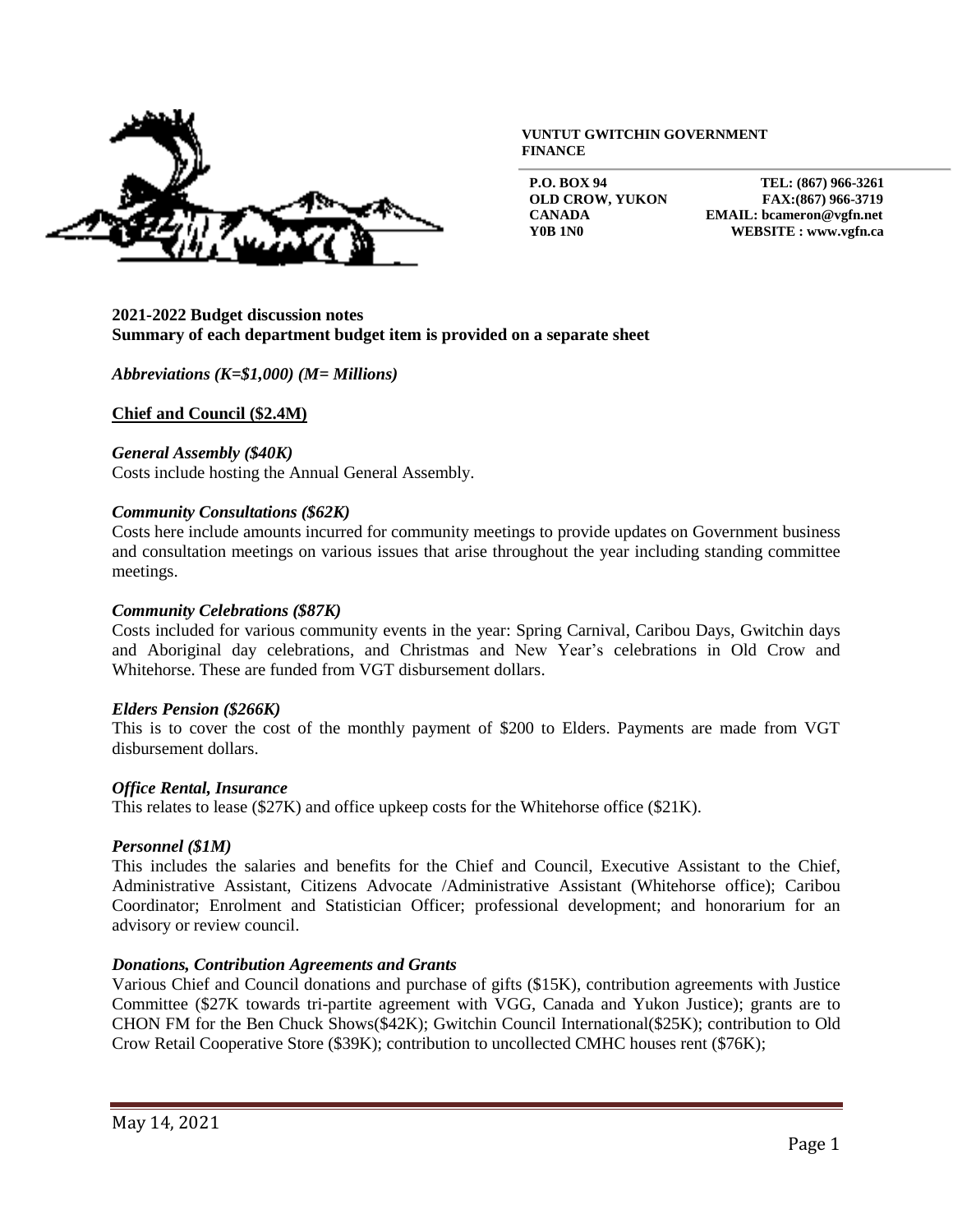## *Transportation and Travel (\$119K)*

Costs relate to airfares, meals and accommodation to attend various business meetings by Chief and Council members, staff and citizens and Caribou lobby travel costs.

## **Executive Office (\$418K)**

## *Personnel (\$397K)*

This includes salaries and benefits for the Executive Director; Executive Assistant; and Events Coordinator, professional development and long service awards.

### *Transportation and Travel (\$13K)*

Costs relate to airfares, meals and accommodations to attend various business meetings and forums.

### **Intergovernmental Relations & Governance (\$2.6M)**

The Intergovernmental Relations and Governance Department (IRGD) oversees the management and coordination of the Governments' responsibilities in implementing the Land Claim and Self-Government Agreements and manages the Intergovernmental Relationships with Government, other First Nations and other representative bodies across the country. The department is also a steward for the constitution and responsible for the development of VGFN laws, provides advice on policies, legislation and is responsible for supporting and coordinating the Elders and Youth Councils. The department is also responsible for government communications to its Citizens, Government, media and other stakeholders.

### *Office Furniture, Equipment & Fixtures (\$50K)*

Costs related to office set up, desks and other office related materials.

#### *Communications (\$8K)*

This includes office communications for telephone, fax, internet, advertising and printing.

## *Consulting & Legal (\$1.45M)*

This relates to the costs of hiring consultants and legal advisors to provide expert advice and legal opinions on various matters and projects within the government. Includes is \$120K for communications strategy development and implementation, \$110K for legislation and policy development, \$110K for PSTA negotiations, \$115K for Administration of Justice negotiations, \$200K for Fiscal negotiations, \$20K for Tax negotiations, \$50K for Financial Transfer negotiations, and \$115K for Implementation support.

## *Office Rental, Insurance & Supplies (\$102K)*

This relates to office space lease and upkeep costs for the office.

## *Personnel (\$975K)*

This includes the salaries and benefits for the Intergovernmental Relations Director, Associate Director, Communications Manager, Policy and Legislative Advisor, Fiscal Policy Analyst, Elders and Youth Coordinator, Implementation Analyst, Nation Building Manager; professional development and honorarium for the Constitution Review Committee, Legislative and Policy Development Committee and the Justice Committee.

## *Transportation and Travel (\$41K)*

Costs relate to airfares, meals and accommodations to attend various business meetings by IRGD staff and committees.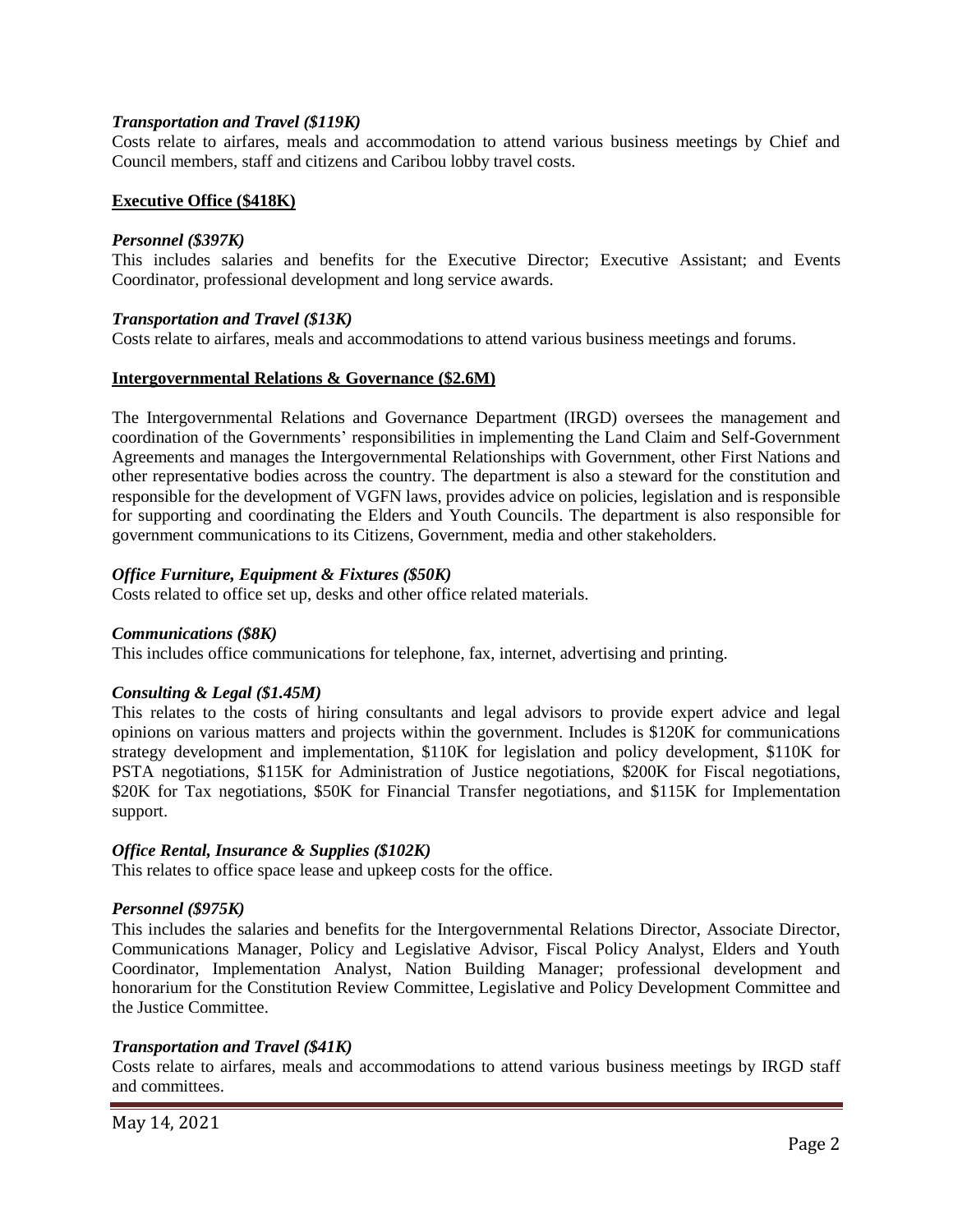# **Human Resources (\$857K)**

## *Personnel*

This includes salaries for the Human Resources Director, Manager, Receptionist, Administrative Assistant; and a new position of Health and Safety Specialist. Included in the budget is out of town staff relocation costs and travel to and from Old Crow for interviews. Staff development costs are budgeted for a variety of organizational wide capacity development initiatives. Included here are funds to implement the Occupational Health and Safety policy and related training.

VGG is proud to offer summer employment to students. The program is funded by various proposal driven dollars like the INAC Youth Employment program, YTG Summer Leadership funding, ISETS summer employment funding and VGG contribution.

## **Natural Resources Department (\$2.6M)**

## *Capital Purchases (\$27K)*

Budget includes repair and upgrade on-the-land shelters, office furnishings and space.

## *Consulting and Other Contracts (\$496K)*

This relates to work under various programs and on-going projects in department, heritage programs under MAP, legislation development, projects in Lands and land use planning, community plan and zoning bylaw revisions, energy planning, NR manual update, communications planning, Oil and Gas consulting, and ongoing work on various management plans.

### *Community Consultations (\$114)*

This covers costs for ongoing public consultations meetings hosted by department.

## *Traditional Pursuits & Trappers Assistance program (\$95K)*

This includes the cost for the traditional pursuits program and trappers' assistance program in the fall. Included is Harvesters Support Grant federal funding to enhance and support the existing programs.

## *John Tizya Centre Operations and Maintenance Costs (\$80K)*

Included in the budget are costs for operations and maintenance of the Centre for the year. This covers the cost of heating, insurance, property taxes, electrical and janitorial services. Part of the operating costs is recovered from renters in the building which include Parks Canada, Yukon Government-Social Services, and North Yukon Renewable Resource Council.

## *Arctic Research Centre (\$22K)*

Included in the budget are costs for the operations and maintenance for the Centre. Part of the costs is recovered from other users of the centre which include Parks Canada and various researchers.

## *Equipment Rental and Supplies (\$97K)*

This covers rental of boats for projects like Rampart house, materials and supplies for various heritage projects like Gwitchin Languages and Rampart house, Game Guardian Patrols, as well as office supplies.

## *Personnel (\$1.4M)*

This includes wages for the Director, Administrative Assistant, Game Guardian, Land Manager, Fish and Wildlife Manager, Environmental Monitor, Heritage Manager, Heritage Researcher, John Tizya Centre Interpretive Guide/Administrator (a shared position with Parks Canada), Language Coordinator and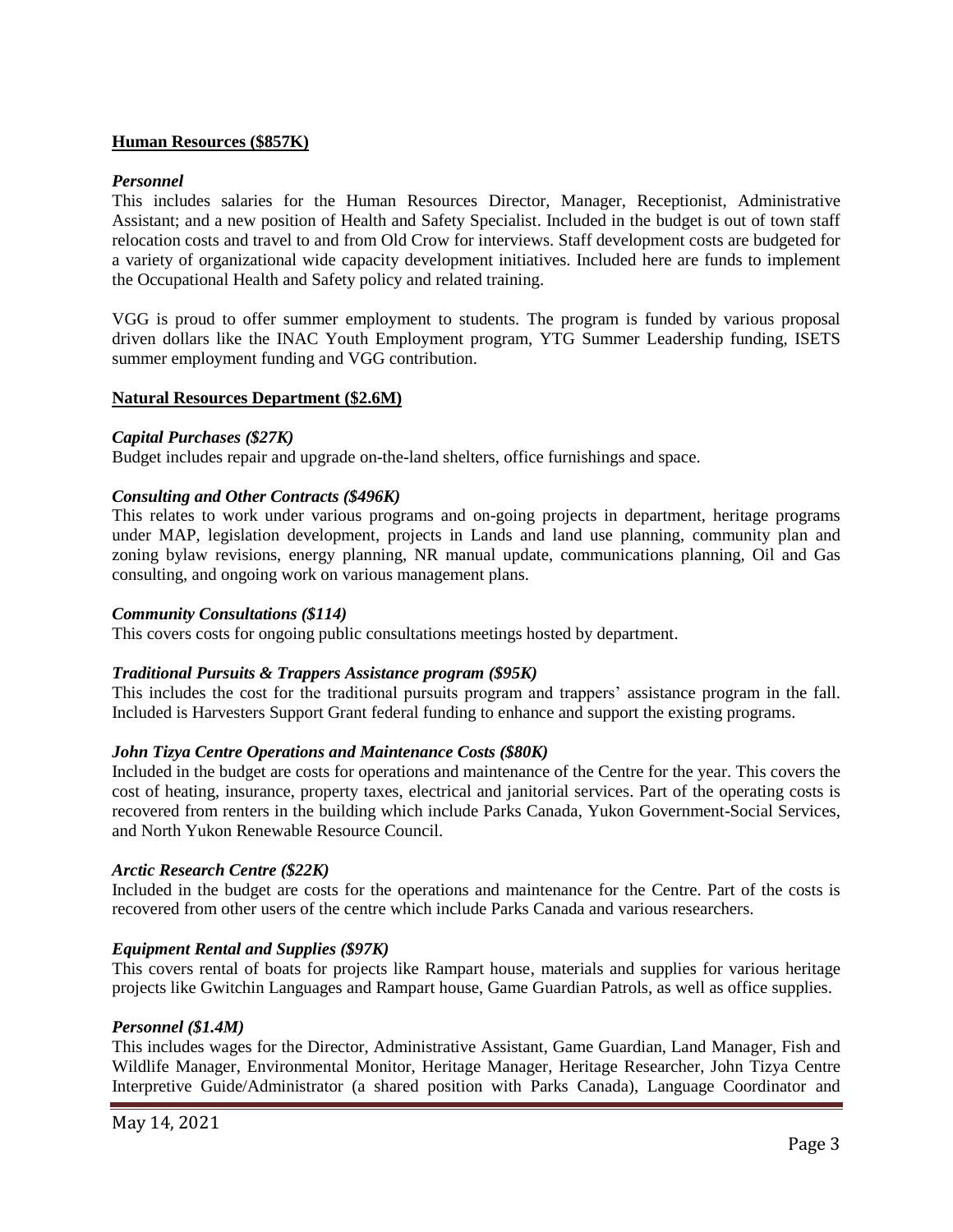Assistant, and Janitor, Land Steward, Energy Coordinator, and Student Intern. Also included in this cost is Elder's honorarium for the Aboriginal language initiative projects, other NR short term projects, Rampart house restoration project, staff training and professional development.

# *Transportation and Travel (\$121K)*

Costs relate to airfares, meals and accommodation to attend various business meetings, forums relating to department issues and travel costs for various consultants engaged by the department.

# **Government Services and Housing Department (\$3.82M), including capital housing projects \$5M)**

This budget covers government services operations, First Nation housing, CMHC housing, community buildings and department specific capital projects.

# *Capital Purchases (\$11K)*

Budget covers replacement of construction tools, equipment and appliances; also included is the replacement reserve provision for CMHC units.

# *Consulting and service contracts (\$140K)*

Included in this is for various consulting work relating to on-going capital projects in the department, garbage haul contract and dog handler, maintenance contracts for heating systems in the administration building and community hall, and audit fees for CMHC programs.

# *Personnel (\$1.37M)*

This includes wages for the Director, Capital Projects Manager, Construction Projects Manager, Property Manager, Housing Manager, Administrative Assistant, Purchasing and Warehouse Supervisor, Inventory Clerk, two Maintenance staff, and Driver. Part time employees include four janitors, fuel attendant, and fuel truck driver. Also included in this amount is staff training and professional development.

*Government Services* oversees the following:

- $\triangleright$  VGG Administration building for repairs and maintenance, insurance and property taxes, heating, electrical and water, and wages for the janitors; major renovations include flooring and washroom facilities (\$282K).
- $\triangleright$  Water and Sewer and Garbage (\$552K): water and sewer service is subcontracted to Government of Yukon; revenue (\$58K) is generated from the monthly water and sewer bills. The landfill operational costs are included here, YG transfer payment agreement provides funding (\$80K). Also included are costs for annual water tank cleaning.
- ➢ Fuel depot day to day management and operations (\$303K) includes wages for the fuel attendant and fuel truck delivery person and operational costs for the fuel truck and depot maintenance. It also includes VGG contribution to subsidize the cost of fuel for Old Crow residents. Fuel inventory at the end of the year belongs to 40782 Yukon Inc. Any fuel that is not sold to third parties or used for VGG operations at the end of the fiscal year is recorded as a prepaid expense.
- $\triangleright$  Community buildings (\$82K) budget covers costs for repairs and maintenance, heating, electrical, water and sewer costs for the community buildings including the Youth Centre and other recreation facilities; including wages for custodians. Approximately \$4K is generated from rental revenues.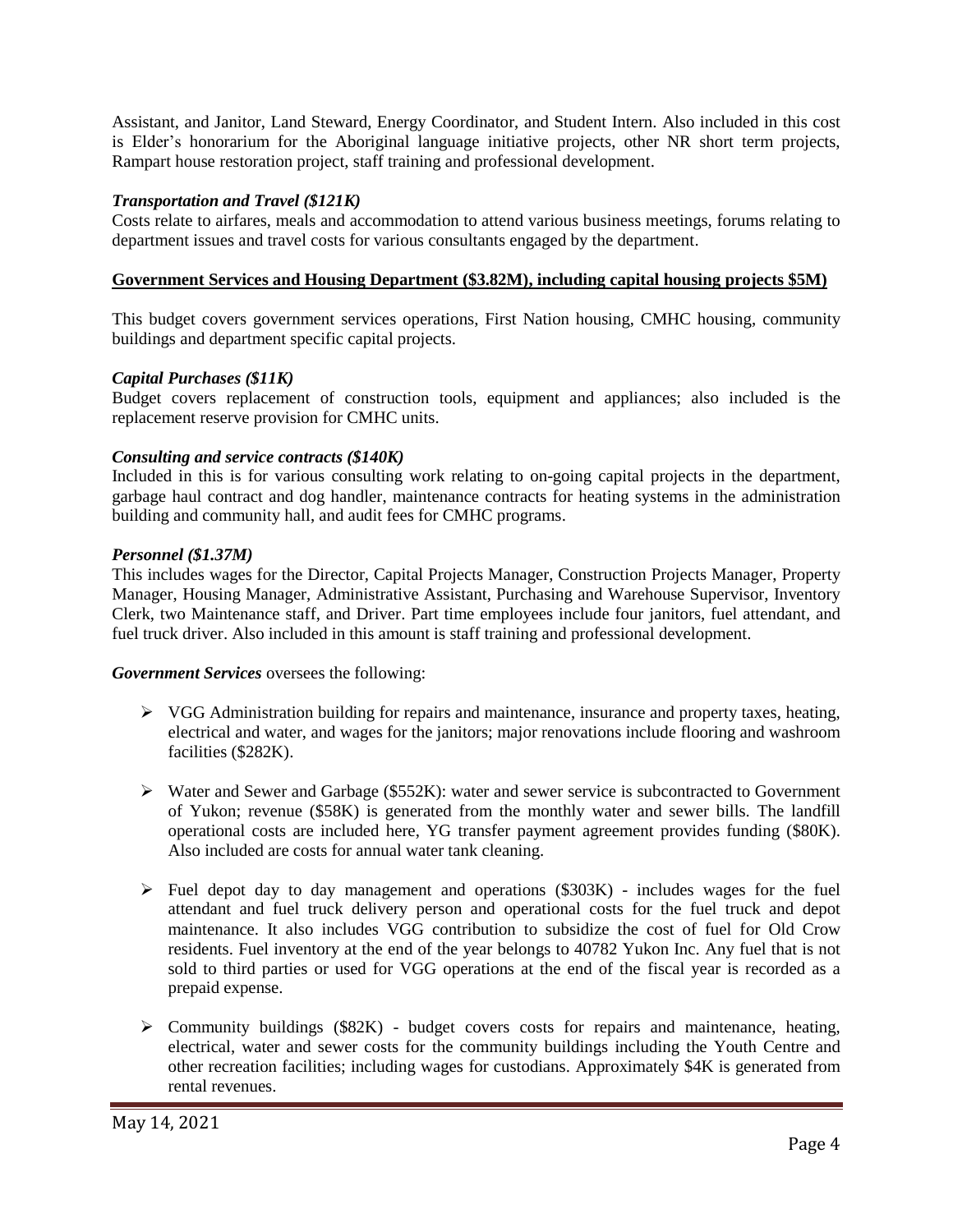- ➢ Warehouse building budget (\$36K) is for the maintenance of the warehouse.
- $\triangleright$  Archive Building budget (\$3K) is for maintenance (snow removal, electrical and insurance) of the 2 buildings.

# *Government Housing* oversees the following:

- $\triangleright$  First Nation housing program budget (\$1.2M) which includes wages (\$392K). This program covers the ongoing costs of repairs and maintenance of rental units, purchase of house appliances and tools for construction, insurance and property taxes, repairs and gas costs for GS truck and other vehicles (\$43K). Rent of about \$200K is generated from these units which is spent on repairs and maintenance of the rental units.
- $\triangleright$  CMHC housing program budget (\$141K) covers the costs of repairs and maintenance for 12 units under the program. This covers costs for mortgages that are subsidized by CMHC up to \$79K. Other costs include Replacement Reserve Provision, as well as insurance, property taxes and ongoing repairs and maintenance to the units.

# *Capital projects (\$5.1M)*

The following capital projects are budgeted for:

- $\bullet$  4 new housing units
- 4 new house pads
- Upgrades to arena
- Upgrades to Tlo'Kut
- Topsoil for baseball and soccer fields
- Administration building major repairs

# **Education and Recreation Department (\$1.8M)**

# *Cultural Activities (\$194K)*

This covers the costs of cultural education at the CZGSchool; costs for the annual spring camp and ongoing cultural education programming for Old Crow Students; and for students in Whitehorse to cover student counseling, workshops, fall hunt and class trip. An additional contribution from YG (\$107K) for traditional culture and history camps and activities.

# *Education and Training*

- $\triangleright$  High school students Grade 10-12 (\$44K). Included in this amount is graduating class gifts; clothing allowance, residency fees, scholarship in memory of Bill Ferguson, monthly allowances and school supplies.
- ➢ Old Crow High School Program (\$8K) to cover fees and other costs specific to the program.
- $\triangleright$  K-Grade 9 (\$4K) for school supplies for students in the CZGS this is given to the school.
- $\triangleright$  Post-Secondary students (\$579K) include costs for tuition, allowances, travel, books and supplies, and scholarships. Revenue includes ISETS funds and from VGT disbursement funds.
- $\triangleright$  Other costs included are the hot lunch program at the CZGS (\$17K) and additional federal contribution (\$102K) for hot meals at CZGS and Daycare, bus passes and snacks for CZGS and Whitehorse High school students; annual career fair/Education week /Science Camp (\$20K); attendance certificates/ student of the month and other events at CZGS (\$5K) and \$2.5K for High School students hosted lunches.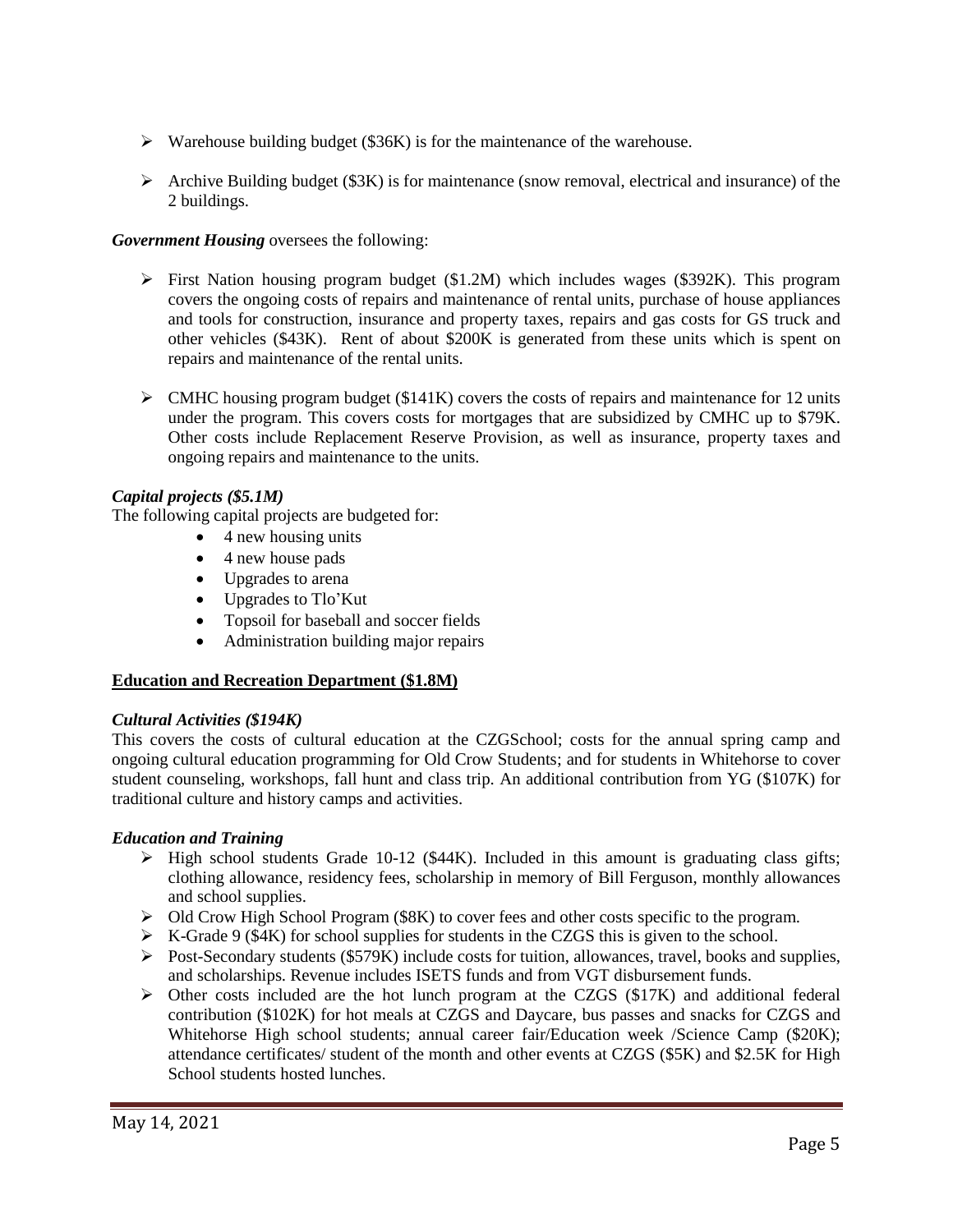## *Education Personnel (\$529K)*

The department wages and benefits include Director, PSE/Employment and Training Coordinator; part time Administrative Assistant; 2 ESWs (Old Crow and Whitehorse); school bus driver; and homework tutors for CZGS and Whitehorse students. Included also is honorarium for the Elder in school program for \$5K; and staff training and professional development.

## *Recreation* (\$128K)

Oversees recreation programs in the community i.e., gym nights at the school, baseball, hockey, skiing, music concerts, team sports and movie nights at the youth center.

Recreation program budget costs include the operations and maintenance for the Youth Centre (\$22K) to cover heating, electrical, insurance and water and sewer, and programming dollars. Ongoing effort is made to incorporate culturally relevant activities into the recreation programming and to recruiting and retaining volunteers to assist in supervising events. Funding is received from Yukon Lotteries (\$11.8K) and Yukon government through the Community Recreation Assistance Grant (\$121K), Youth Leadership Activity Program (\$20K).

## *Recreation Personnel (\$207K)*

This covers the wages and benefits of the Recreation Coordinator, and one full-time and one part-time Recreation Assistants; and staff training and professional development.

### *Equipment maintenance (\$43K)*

This relates to costs for maintaining the vehicles (school bus & Whitehorse van) and snow machines for education and recreation.

## *Travel (\$42K)*

Costs relate to airfares, meals and accommodation to attend various business meetings, forums relating to department issues and travel costs for various consultants engaged by the department.

#### **Health, Social Services and Justice Department (\$2.3M)**

Various programs are provided under this department that relate to Health Management and Prevention, Social Services and Justice programs.

#### *Personnel (\$1.2)*

The department wages and benefits include: Director, Manager-Mental Health and Support Services, Manager – Health and Social, Family Support Workers (Whitehorse and Old Crow based), Home and Community Care Coordinator, Administrative Assistant/Social Assistance Administrator, Justice Coordinator/Native Court Worker, Home and Community Care Drivers, and up to 4 part time homemakers.

#### Under *Health Management and Prevention, Social Services and Justice Programs* we have:

- $\triangleright$  Home and Community Care Program- total budget (\$302K). Included here are costs for the meals on wheels program and other elder programming costs for running the HCC van and wages for the Coordinator and Community van driver.
- $\triangleright$  Building healthier communities (\$5K) to host the National Addictions week in November and also other health fairs in the year.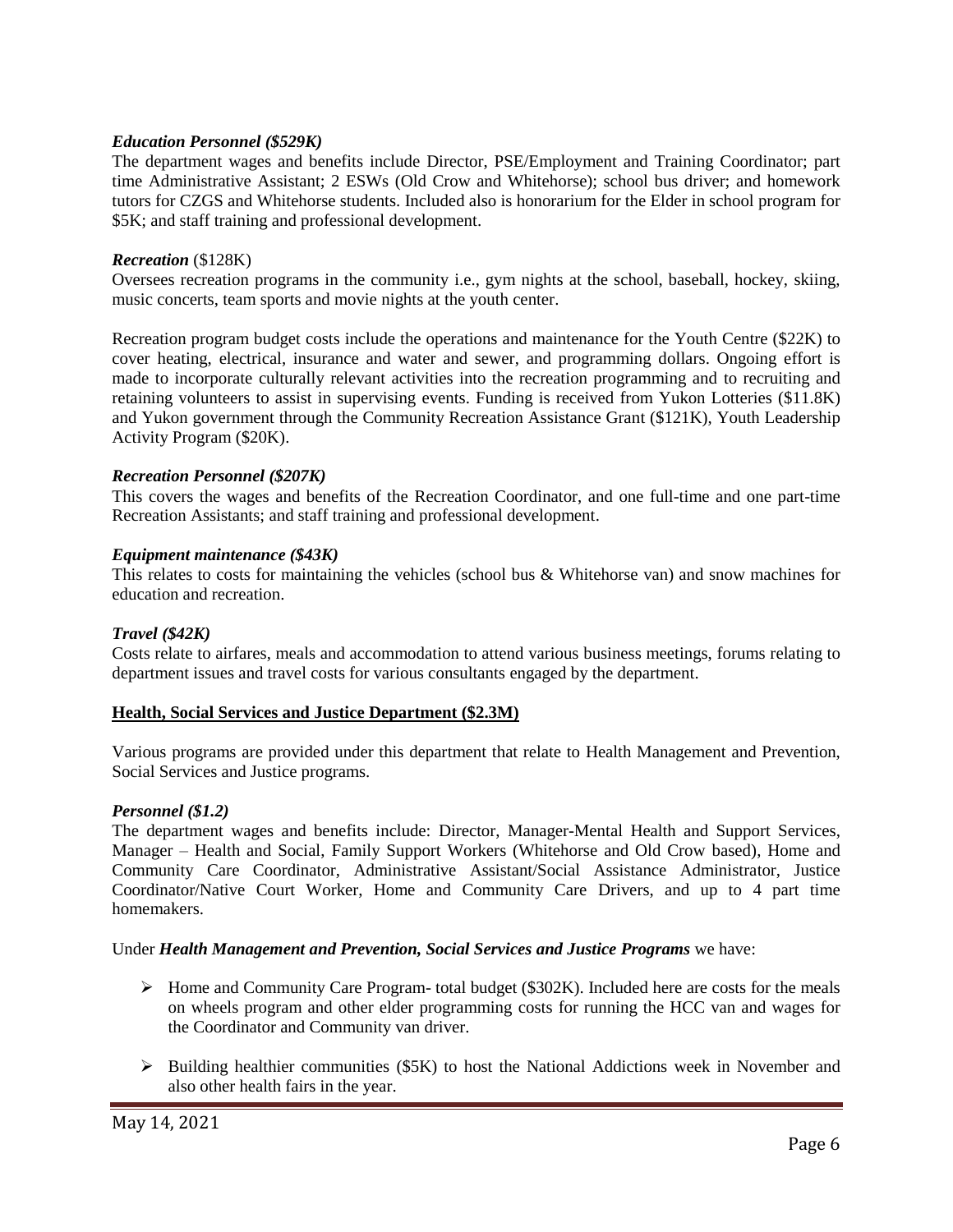- ➢ Health Canada programs include- FASD; Home & Community Care; NAYSPS; Maternal Child Health; Children's Oral Health Initiative; Mental Wellness; Palliative Care; Tobacco Strategy.
- ➢ Indian Residential School and Mental support programs (\$106K) funded by Health Canada.
- ➢ Mental Health and Support Programs (\$383K). Included is the NNADAP treatment program (\$50K), materials and supplies, and wages for the Manager, Mental Health & Support Programs and Family Support Worker. YG contributes \$75K for the Family Support Worker position; and funding from Jordan's Principle (\$209K) towards Child & Family Support Workers.
- ➢ Family Violence/Safe House (\$9K) to cover costs of maintaining a safe house and early stages intervention in case of family violence.
- $\triangleright$  Social assistance program (\$380K). Continuing efforts are made to equip clients on Social Assistance with skills to rejoin the workforce when opportunities arise. Also, completion of policy development.
- ➢ Elders Care program budget (\$199K) includes wages for adult care workers; Elders Wood/Fuel Subsidy Program for Elders 65+ years, purchase and repairs of oil monitors. Approximately thirty Elders are part of the Elder Wood/Fuel subsidy program that runs from October- April and covers 100 to 200Litres of heating fuel or the equivalent in wood per household per month per policy guidelines.

## *Justice Program (\$122K)*

➢ Funded in part by Government of Yukon (\$65.7K) and Government of Canada (\$29.6K) and VGG Chief and Council. This budget includes wages for the Justice Coordinator/ Native Court Worker, operating costs for the Justice Committee and general office costs.

## *Travel (\$34K)*

Costs relate to airfares, meals and accommodation to attend various business meetings, forums relating to department issues and travel costs for various consultants engaged by the department.

The department receives Health Canada Nutrition North Funding (\$33.5K) aimed at various education programs for healthy living; this funding is split with Education and Recreation.

## **Information Systems Department (\$460K)**

Department is responsible for systems support to all VGG departments. This includes our communication systems (internet, phones and faxes) and website maintenance. IS provides support for all computer systems and is in charge of all purchases relating to computers and accessories.

## *Capital purchases (\$69K)*

This is for ongoing upgrade of IT equipment in the year.

### *Communications (\$89K)*

This includes costs for internet connection, telephone and postage costs.

## *Materials and Supplies (\$73K)*

May 14, 2021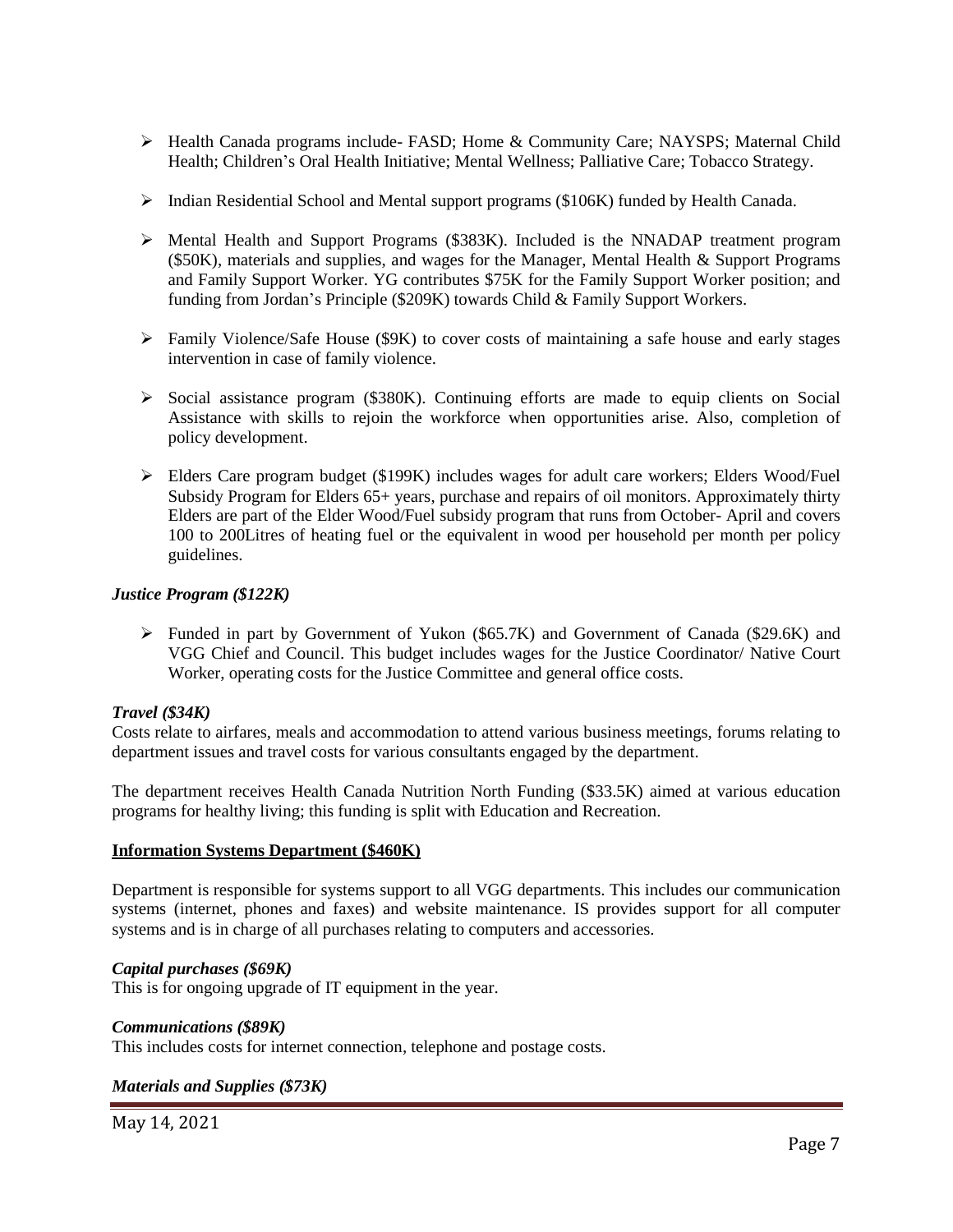This covers cost for purchase of supplies, toners for printers and photocopiers, and computer accessories, office supplies and for payment of software licenses.

### *Personnel \$219K)*

These include the wages, benefits and professional development costs for Director and IS support technician.

### *Travel (\$10K)*

Costs relate to airfares, meals and accommodation to attend workshops and business meetings relating to department issues and travel costs for computer support consultants engaged by the department.

### **Finance and Debt Management (\$1.8M)**

## *Capital (\$12K)*

Includes costs for work stations and security cabinet.

### *Communications (\$5K)*

Includes costs for telephone, fax, and postage.

### *Consulting and Other Contracts (\$712K)*

This includes costs for audit fees and other financial related consulting services. Planned projects are operations manual development and records management assessment and implementation.

### *Debt Servicing (\$462K)*

Budget relates to costs of repaying bank loans for the John Tizya Centre and Fuel Tank Farm; and bank service charges.

#### *Office Supplies and Computer Software (\$48K)*

This relates to costs of office supplies, annual license fees for ACCPAC and Easy Pay as well as for support services.

#### *Personnel (\$597K)*

This includes the wages, benefits and professional development costs for the Director, Manager, Accounts Receivable Clerk, Accounts Payable Clerk, Payroll Clerk, and General Clerk. Staff development (\$15K) is budgeted for finance related training initiatives.

#### *Capital (\$12K)*

Includes costs for work stations and security cabinet.

#### *Communications (\$5K)*

Includes costs for telephone, fax, and postage.

## *Consulting and Other Contracts (\$712K)*

This includes costs for audit fees and other financial related consulting services. Planned projects are operations manual development and records management assessment and implementation.

#### *Debt Servicing (\$462K)*

Budget relates to costs of repaying bank loans for the John Tizya Centre and Fuel Tank Farm; and bank service charges.